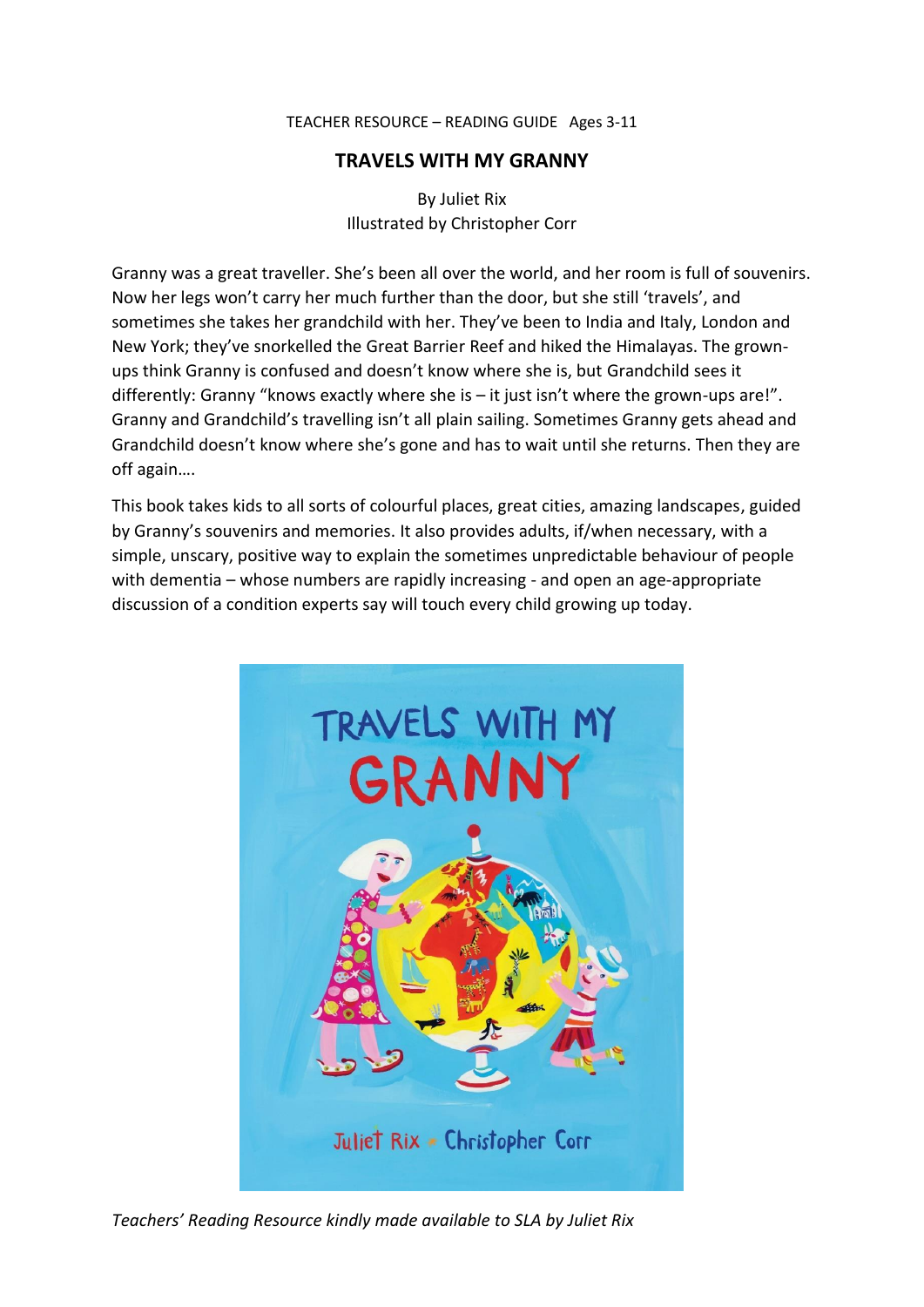## **QUESTIONS FOR DISCUSSION:**

- 1. Which of the places Granny goes to would you most like to visit? Why?
- 2. Have you been to any of these places? Do you know anyone who lives in them?
- 3. [leading on from 'Granny's facts' about places] Do you know any other facts about this country/city? How might you find out more?
- 4. Where else would you like to go if you were travelling with Granny? Why?
- 5. Do you think Granny and Grandchild are actually going to all of these places? Do they pack their bags and get on a train or plane and actually go away?
- 6. So how are they 'travelling'?
- 7. Why do the grown-ups think Granny is confused? Have a look at what she is wearing on this page. Does it fit with the sunshine outside the window and the clothes the other people in the room are wearing? What sort of weather is Granny dressed for? Why is that do you think? Where is Granny in her head? What do you see when you turn the page?
- 8. Does Grandchild understand the way Granny behaves differently from the way the grown-ups see it? Why is that do you think?
- 9. Are Granny and Grandchild's travels always simple? Or does Grandchild have to be a bit patient with Granny sometimes?



- 10. Does anyone know someone a bit like Granny? They might not be a Granny, they might be a great-granny, a Grandpa, a neighbour, a friend, perhaps even someone younger? (NB about a third of children know someone with dementia, even if they do not know the word)
- 11. Has anyone heard of dementia? (see below for help with explaining it) Do you think Granny in this story has dementia?

*Teachers' Reading Resource kindly made available to SLA by Juliet Rix*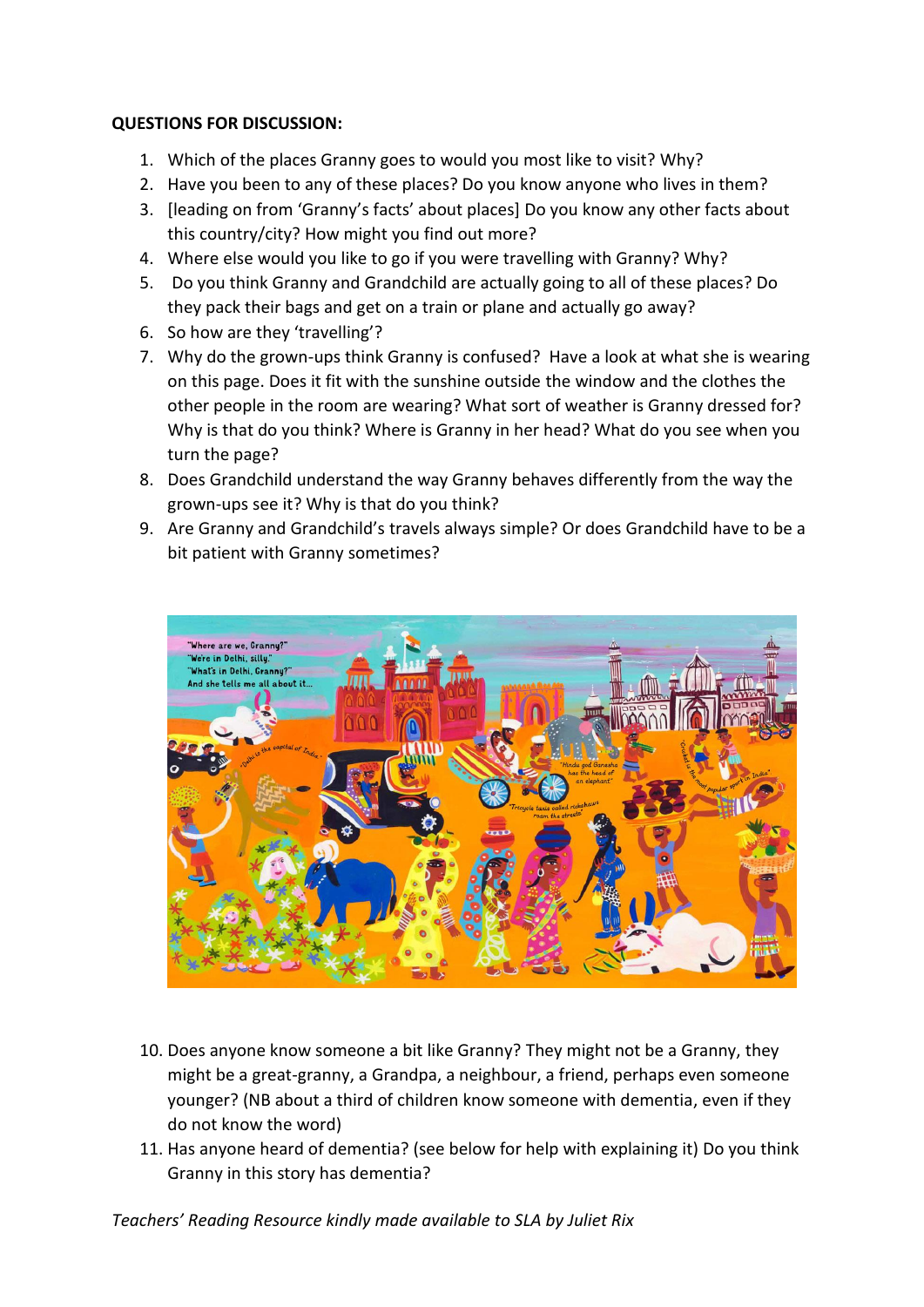- 12. Does anyone know someone with dementia?
- 13. What do you think would have happened if the grown-ups had tried to take Granny's furry jacket off while she was 'travelling' in Antarctica? Do you think she might have got upset? Or even angry? If you thought you were in Antarctica and someone tried to take off your warm clothes would you feel?
- 14. Do you think Granny and Grandchild enjoy going on their 'travels'? (I do!)

### **BEYOND THE BOOK: DEMENTIA**

850,000 people in the UK are living with dementia – and rising. The Alzheimer's Society estimates that about a third of children knows one of them. Leading experts say children growing up now will *all* be touched by dementia, so it is important for them to understand it as easily and as early as possible. It is better that kids learn about dementia before it is in their own family, the Alzheimer's Society says, and if the whole class understands about the condition, it makes it much easier for any child that has a relative with dementia – and it will help lead to a general destigmatisation that is good for everyone.

Of course, it is important to introduce dementia in a way that is accurate but not frightening, and is age-appropriate. Travels with my Granny is a picture book so its core readership is probably 3/4 - 7, but it can start a conversation for much older children (and indeed adults) and offers a simple way of explaining dementia and the current thinking about how to interact with people with dementia. So, as well as being a fun introduction to all sorts of places and landscapes, Travels with my Granny can be used as an easy way into understanding and discussing early and mid-stage dementia. Of course, you first need a basic explanation of what it is:

Dementia is an illness of the brain that changes the way people think. It mainly affects older people – especially the very old. There are several types of dementia and it is different for each person, but most people with dementia lose their short-term memory and their ability to do complicated tasks. They may be able to remember in great detail something that happened 20 years ago while forgetting what happened 20 minutes ago. So, they may not recall the last time you saw them, but, like Granny, may be able to tell you all sorts of interesting things about what they did when they were young.

Sometimes people with dementia can seem to behave very strangely (like Granny in her winter furs in summer). They may become frustrated about things they can't do, or get upset or angry for no apparent reason. Sometimes this is because they are 'travelling': They are somewhere else in their mind, so what is happening where their bodies are – and where we are – can be very confusing for them. If we can be patient and understanding and not keep telling them they are wrong, people with dementia are likely to be happier. And, like Granny taking Grandchild travelling, they may be able to share some of their memories with us.

Further information and teaching resources: [www.alzheimers.org.uk](http://www.alzheimers.org.uk/)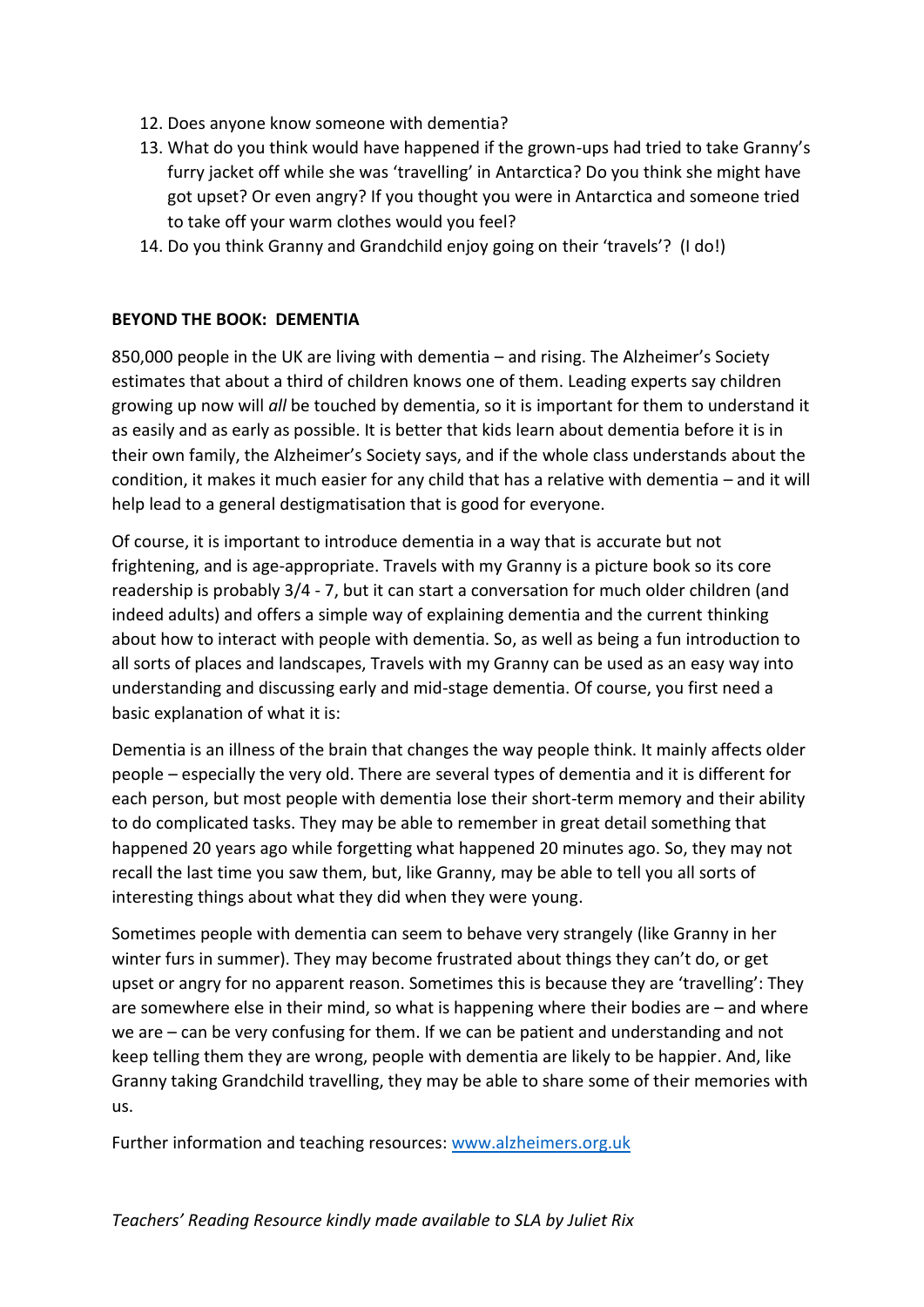# **ACTIVITIES**

- 1. Spot the souvenir: Can you find where all the souvenirs in Granny's room come from? There is one in each picture of a place Granny has visited. (The answers are on the map at the back of the book, which will also show you where in the world all these places are).
- 2. Granny tells Grandchild a few fun facts about some of the places they visit. Can you find a few more interesting facts about these places? – or about the other places in the story? (Depending on the age of the children, this might be a class activity or homework, it could be a way of practising simple research skills, and for older kids about differentiating between basic facts (size, population etc – perhaps already looked at in class) and more quirky off-beat information.
- 3. Draw a picture of a place you would like to go. It could be a real place you've already been, a place you would like to go one day, or somewhere that exists only in your imagination.
- 4. What would happen if the grown-ups tried to get Granny out of her winter clothes and into summer clothes when she is on her way to Antarctica? Write or draw what you think would happen and what you think Grandchild would do about it.
- 5. Where do you think Granny and Grandchild go next? Draw or write the next part of the story.
- 6. Where is the most interesting place you have been? It could be a long way away, or it might be just around the corner (there are plenty of interesting places very nearby!). Tell us about it (or draw or write about it).
- 7. Most of the grandparents and older people you know won't have dementia, but they all have interesting memories and stories. Ask your adults to help you choose an older relative or friend you could talk to. Ask them a few questions about their childhood and the most interesting things they did when they were young.



*Teachers' Reading Resource kindly made available to SLA by Juliet Rix*